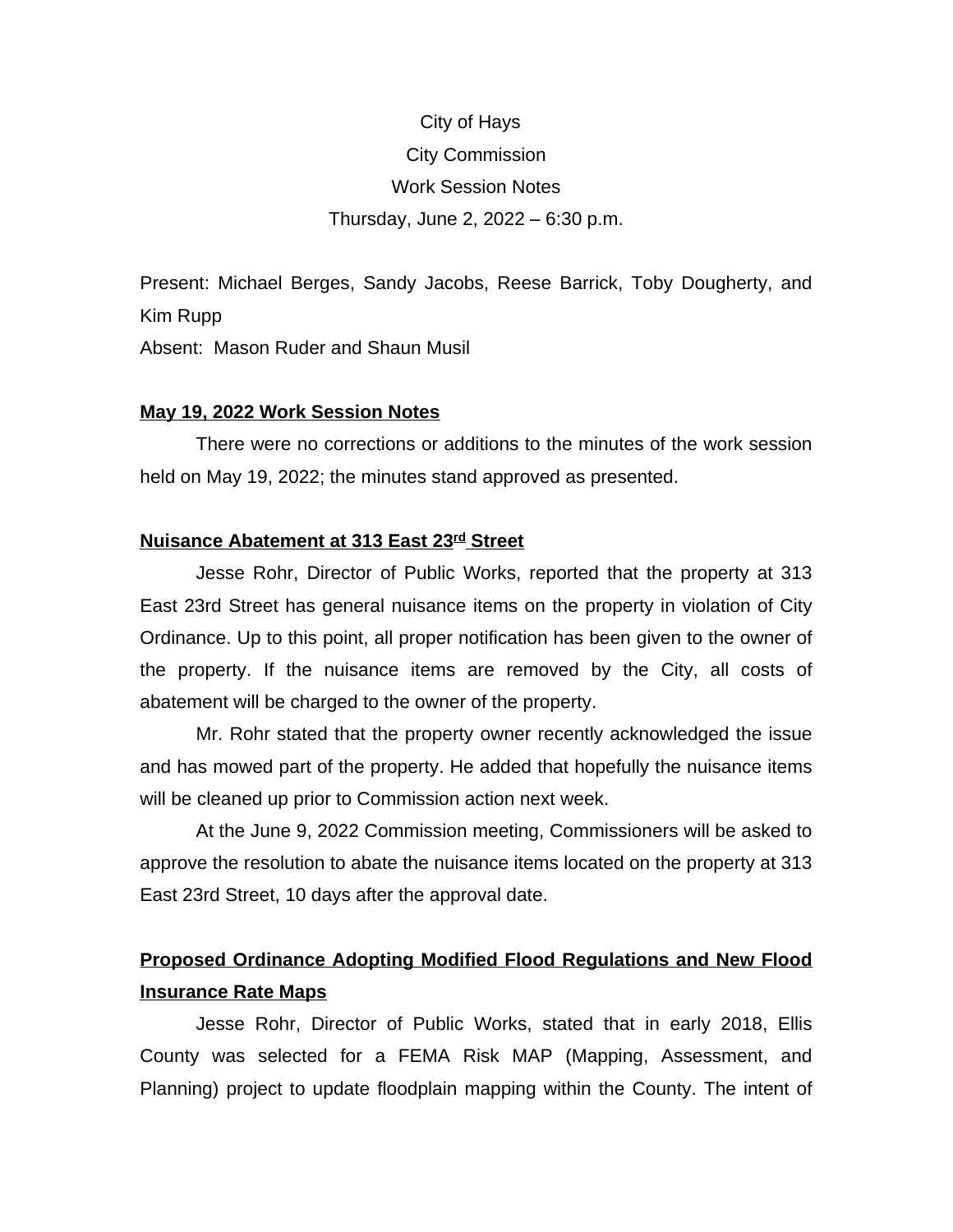the project was to update the 1986 paper-based flood maps that are currently being used, with new digital maps created using more modern methods. The new maps utilize contemporary Light Detecting and Ranging (LIDAR) technology which is ten-times more accurate than the data used for the current maps.

A kick-off meeting was held February 21, 2018 and was attended by several key stakeholders including Kansas Department of Agriculture, Division of Water Resources, and FEMA. Mr. Rohr stated the process to get to where we are today, took just over four years. The final step in the process is adoption of updated floodplain regulations. If approved the new flood maps will become effective on June 15, 2022.

Mr. Rohr noted that 74 properties will be added to the floodplain, 332 will be removed from the floodplain, and 1,053 will remain in the floodplain.

The adoption of this revised ordinance and the new maps will allow Hays to remain in the National Flood Insurance Program (NFIP). This will allow citizens to get flood insurance and federally backed mortgages.

At the June 9, 2022 Commission meeting, Commissioners will be asked to approve the proposed Ordinance adopting the revised flood management regulations and updated flood maps.

### **Other Items for Discussion**

There were no other items for discussion.

#### **Executive Session**

Sandy Jacobs moved, Michael Berges seconded, that the Governing Body recess to an executive session at 6:50 p.m. under the justification and purpose of consultation with special council for matters deemed confidential and privileged in the attorney-client relationship pursuant to K.S.A. 75-4319(b)(2), for a period not to exceed 20 minutes. The executive session included the City Commission, City Manager, Assistant City Manager, and attorney representatives of Triplett Woolf Garretson, serving as Special Counsel to the City.